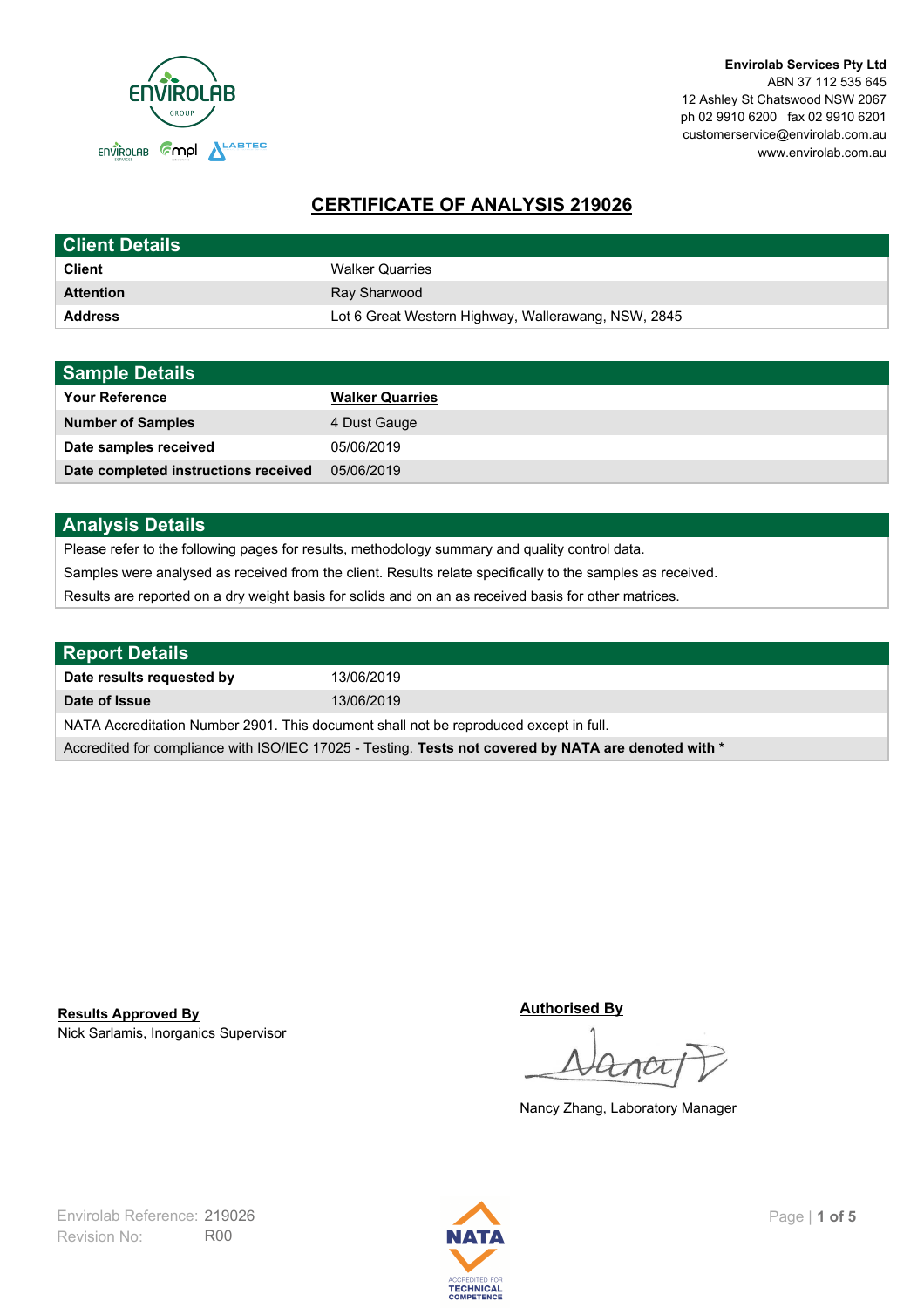#### **Client Reference: Walker Quarries**

| Dust Deposition AS 3580.10.1 |                          |                       |                       |                       |                       |
|------------------------------|--------------------------|-----------------------|-----------------------|-----------------------|-----------------------|
| <b>Our Reference</b>         |                          | 219026-1              | 219026-2              | 219026-3              | 219026-4              |
| <b>Your Reference</b>        | <b>UNITS</b>             | DG <sub>1</sub>       | DG <sub>2</sub>       | DG <sub>3</sub>       | DG4                   |
| Date Sampled                 |                          | 06/05/19-<br>03/06/19 | 06/05/19-<br>03/06/19 | 06/05/19-<br>03/06/19 | 06/05/19-<br>03/06/19 |
| Type of sample               |                          | <b>Dust Gauge</b>     | <b>Dust Gauge</b>     | <b>Dust Gauge</b>     | Dust Gauge            |
| Date Extracted               | $\overline{\phantom{a}}$ | 12/06/2019            | 12/06/2019            | 12/06/2019            | 12/06/2019            |
| Date analysed                | $\overline{\phantom{a}}$ | 12/06/2019            | 12/06/2019            | 12/06/2019            | 12/06/2019            |
| Dust Gauge Start Date        | --                       | 6/05/2019             | 6/05/2019             | 6/05/2019             | 6/05/2019             |
| Dust Gauge End Date          | $\overline{\phantom{a}}$ | 03/06/2019            | 03/06/2019            | 03/06/2019            | 03/06/2019            |
| Dust - No. of Days Collected | $\overline{\phantom{m}}$ | 29                    | 29                    | 29                    | 29                    |
| Insoluble Solids             | g/m <sup>2</sup> /month  | 0.7                   | 2.7                   | 0.2                   | 0.4                   |
| Combustible Matter           | g/m <sup>2</sup> /month  | 0.3                   | 0.4                   | < 0.1                 | 0.3                   |
| Ash                          | g/m <sup>2</sup> /month  | 0.4                   | 2.3                   | < 0.1                 | 0.2                   |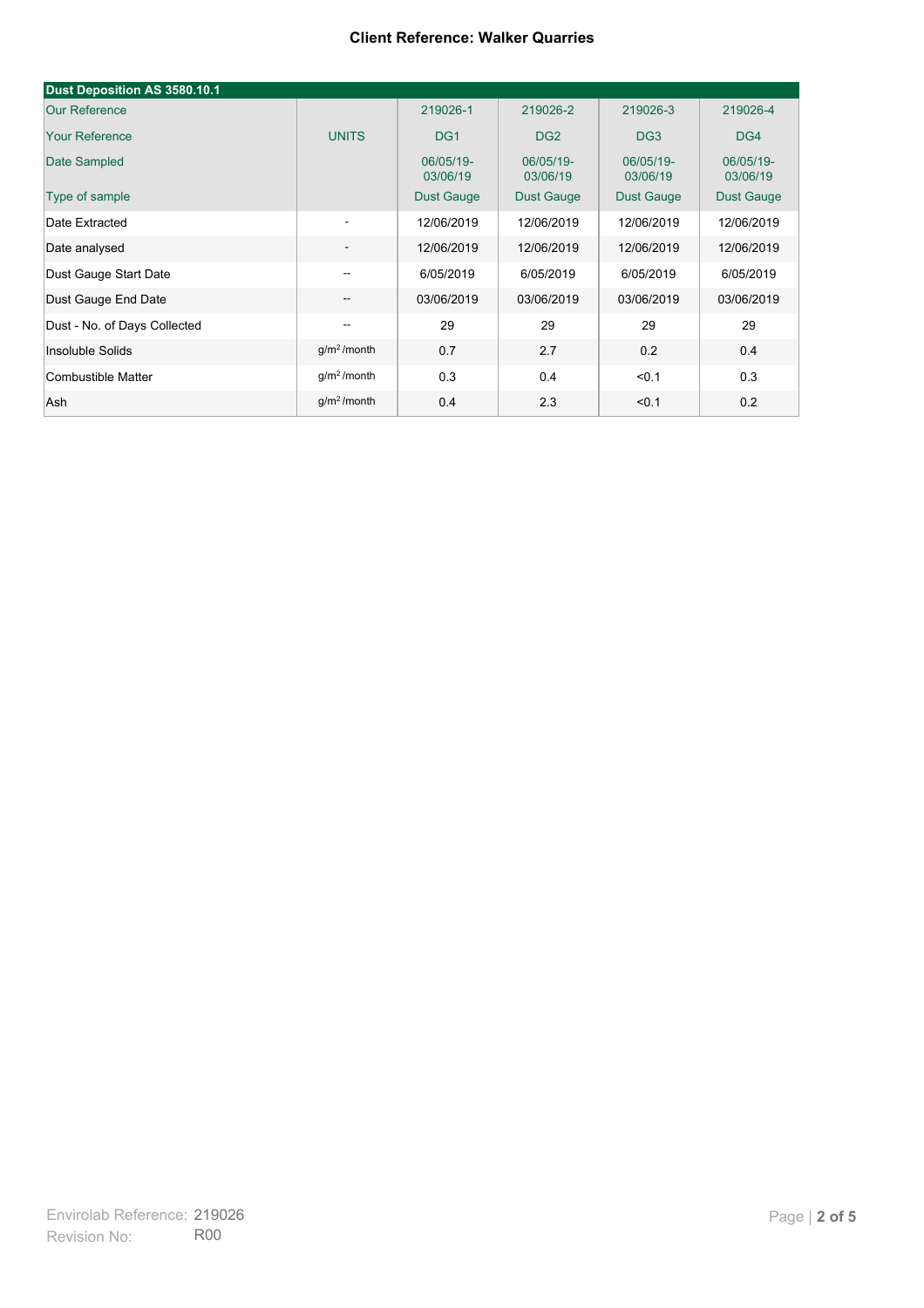### **Client Reference: Walker Quarries**

| <b>Method ID</b> | <b>Methodology Summary</b>                               |
|------------------|----------------------------------------------------------|
| AS 3580.10.1     | Analysis of dust gauges by AS 3580.10.1 (analysis only). |

F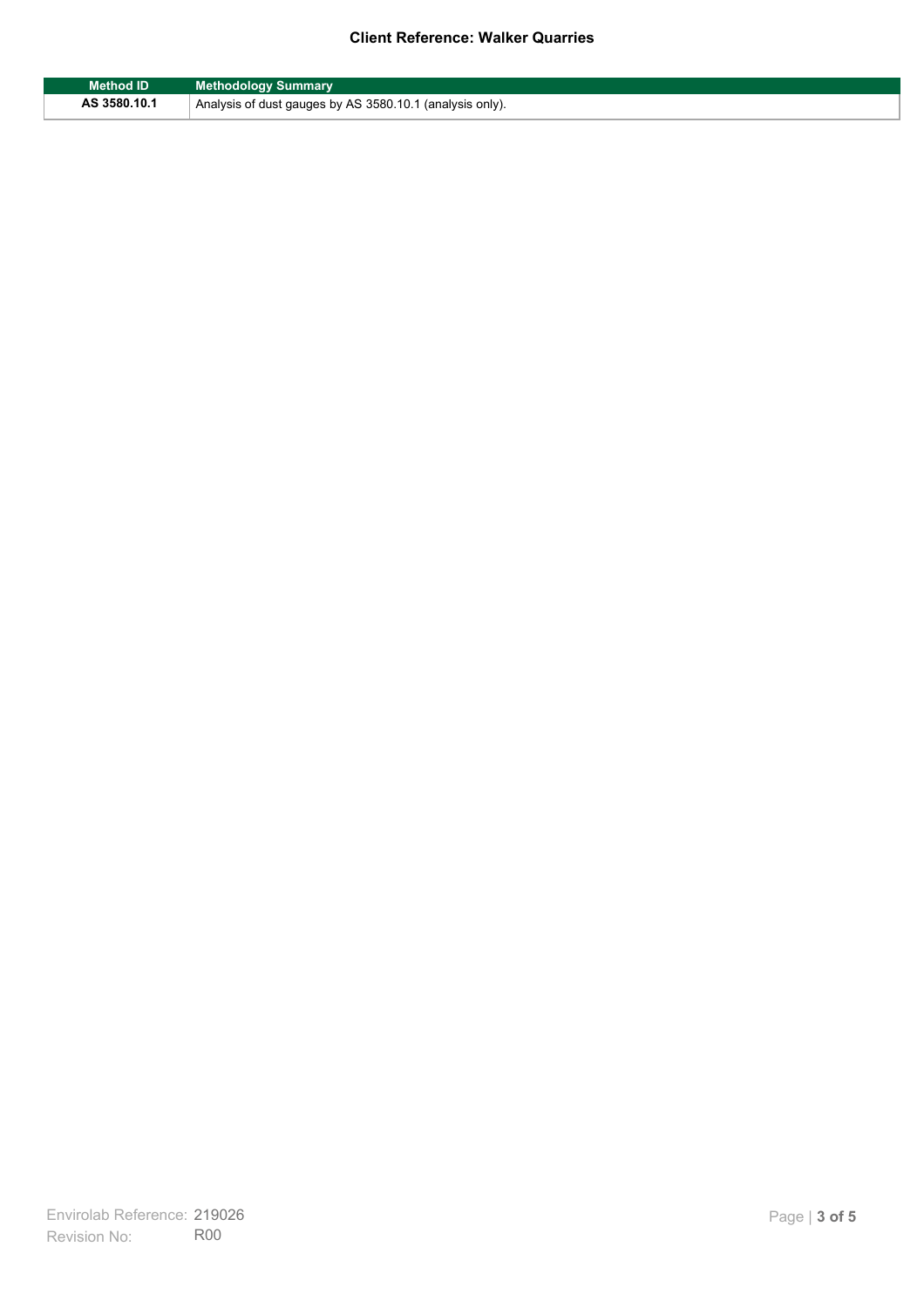#### **Client Reference: Walker Quarries**

| <b>Result Definitions</b> |                                                  |
|---------------------------|--------------------------------------------------|
| <b>NT</b>                 | Not tested                                       |
| <b>NA</b>                 | Test not required                                |
| <b>INS</b>                | Insufficient sample for this test                |
| <b>PQL</b>                | <b>Practical Quantitation Limit</b>              |
| ≺                         | Less than                                        |
| >                         | Greater than                                     |
| <b>RPD</b>                | <b>Relative Percent Difference</b>               |
| <b>LCS</b>                | Laboratory Control Sample                        |
| <b>NS</b>                 | Not specified                                    |
| <b>NEPM</b>               | <b>National Environmental Protection Measure</b> |
| <b>NR</b>                 | Not Reported                                     |

| <b>Quality Control Definitions</b>                                                                                                                                                                                                                      |                                                                                                                                                                                                                                        |  |
|---------------------------------------------------------------------------------------------------------------------------------------------------------------------------------------------------------------------------------------------------------|----------------------------------------------------------------------------------------------------------------------------------------------------------------------------------------------------------------------------------------|--|
| <b>Blank</b>                                                                                                                                                                                                                                            | This is the component of the analytical signal which is not derived from the sample but from reagents,<br>glassware etc, can be determined by processing solvents and reagents in exactly the same manner as for<br>samples.           |  |
| <b>Duplicate</b>                                                                                                                                                                                                                                        | This is the complete duplicate analysis of a sample from the process batch. If possible, the sample selected<br>should be one where the analyte concentration is easily measurable.                                                    |  |
| <b>Matrix Spike</b>                                                                                                                                                                                                                                     | A portion of the sample is spiked with a known concentration of target analyte. The purpose of the matrix spike<br>is to monitor the performance of the analytical method used and to determine whether matrix interferences<br>exist. |  |
| <b>LCS (Laboratory</b><br><b>Control Sample)</b>                                                                                                                                                                                                        | This comprises either a standard reference material or a control matrix (such as a blank sand or water) fortified<br>with analytes representative of the analyte class. It is simply a check sample.                                   |  |
| <b>Surrogate Spike</b>                                                                                                                                                                                                                                  | Surrogates are known additions to each sample, blank, matrix spike and LCS in a batch, of compounds which<br>are similar to the analyte of interest, however are not expected to be found in real samples.                             |  |
| Australian Drinking Water Guidelines recommend that Thermotolerant Coliform, Faecal Enterococci, & E.Coli levels are less than<br>1cfu/100mL. The recommended maximums are taken from "Australian Drinking Water Guidelines", published by NHMRC & ARMC |                                                                                                                                                                                                                                        |  |

2011.